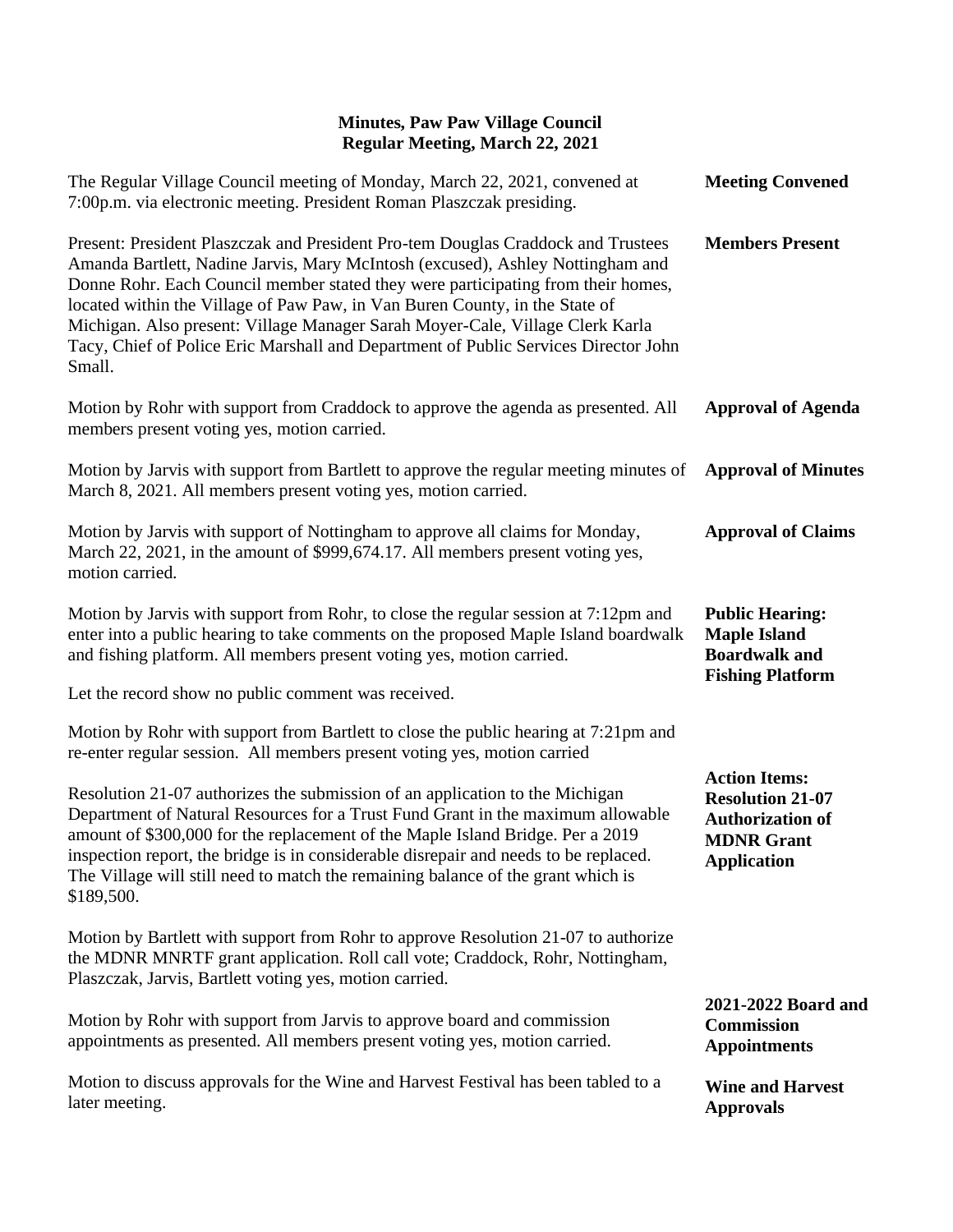| The bridge and site design for the M-40/I-94 bridge reconstruction project will<br>commence in October 2021. Moyer-Cale presented several options the village has for<br>aesthetic enhancements, some of which are free and some requiring additional funds.                                                                                         | <b>Non-Action Items:</b><br>M-40/I-94 Aesthetic<br><b>Treatment Options</b> |
|------------------------------------------------------------------------------------------------------------------------------------------------------------------------------------------------------------------------------------------------------------------------------------------------------------------------------------------------------|-----------------------------------------------------------------------------|
| The village will commence more intensive tree trimming procedures starting this year<br>to better maintain the electric system and reduce the number of power outages.<br>Moyer-Cale reported that she found a grant for up \$20,000 to complete a tree study,<br>which will analyze the location and health status of each tree within the village. | <b>Tree Management</b>                                                      |
| Moyer-Cale presented an updated copy of council's three-year goals and their current<br>statuses. As we have had these goals for some time and have new council members,<br>Moyer-Cale feels it may be necessary to evaluate these goals.                                                                                                            | <b>Council Goals</b>                                                        |
| The federal government recently implemented the American Rescue Plan, providing<br>funding for local governments to remedy the mismatch between rising costs and<br>falling revenues. The village has not yet been notified on the amount it will be<br>receiving or how the funds will be able to be utilized.                                      | <b>American Rescue</b><br><b>Plan Funding</b>                               |
|                                                                                                                                                                                                                                                                                                                                                      | <b>Committee Meetings</b>                                                   |
| No Report.                                                                                                                                                                                                                                                                                                                                           | and Reports<br><b>Finance and Admin</b>                                     |
| No Report.                                                                                                                                                                                                                                                                                                                                           | <b>Public Services</b>                                                      |
| No Report.                                                                                                                                                                                                                                                                                                                                           | <b>Parks and Rec</b>                                                        |
| Plaszczak reported the DDA Board recently awarded several façade grants; \$5,000<br>was awarded to the Whalen Company and \$1,193 to Edgin Creations. Plaszczak also<br>noted that for the time being the DDA will be discontinuing its business loan<br>program.                                                                                    | <b>DDA</b>                                                                  |
| It was suggested that Moyer-Cale schedule a meeting for the last week in April.                                                                                                                                                                                                                                                                      | <b>Economic Develop</b>                                                     |
| Jarvis reported the Farmers Market Board has two new members.                                                                                                                                                                                                                                                                                        | <b>Farmers Market</b>                                                       |
| Craddock reported the plans for the new station are almost complete.                                                                                                                                                                                                                                                                                 | <b>Fire Board</b>                                                           |
| No Report.                                                                                                                                                                                                                                                                                                                                           | <b>Historical Committee</b>                                                 |
| No Report.                                                                                                                                                                                                                                                                                                                                           | <b>Housing Commission</b>                                                   |
| No Report.                                                                                                                                                                                                                                                                                                                                           | <b>Maple Lake</b><br><b>Preservation</b>                                    |
| Nottingham will be taking over Jarvis' position on the Planning Commission.                                                                                                                                                                                                                                                                          | <b>Planning Commission</b>                                                  |
| No Report.                                                                                                                                                                                                                                                                                                                                           | <b>Wellhead Protection</b>                                                  |